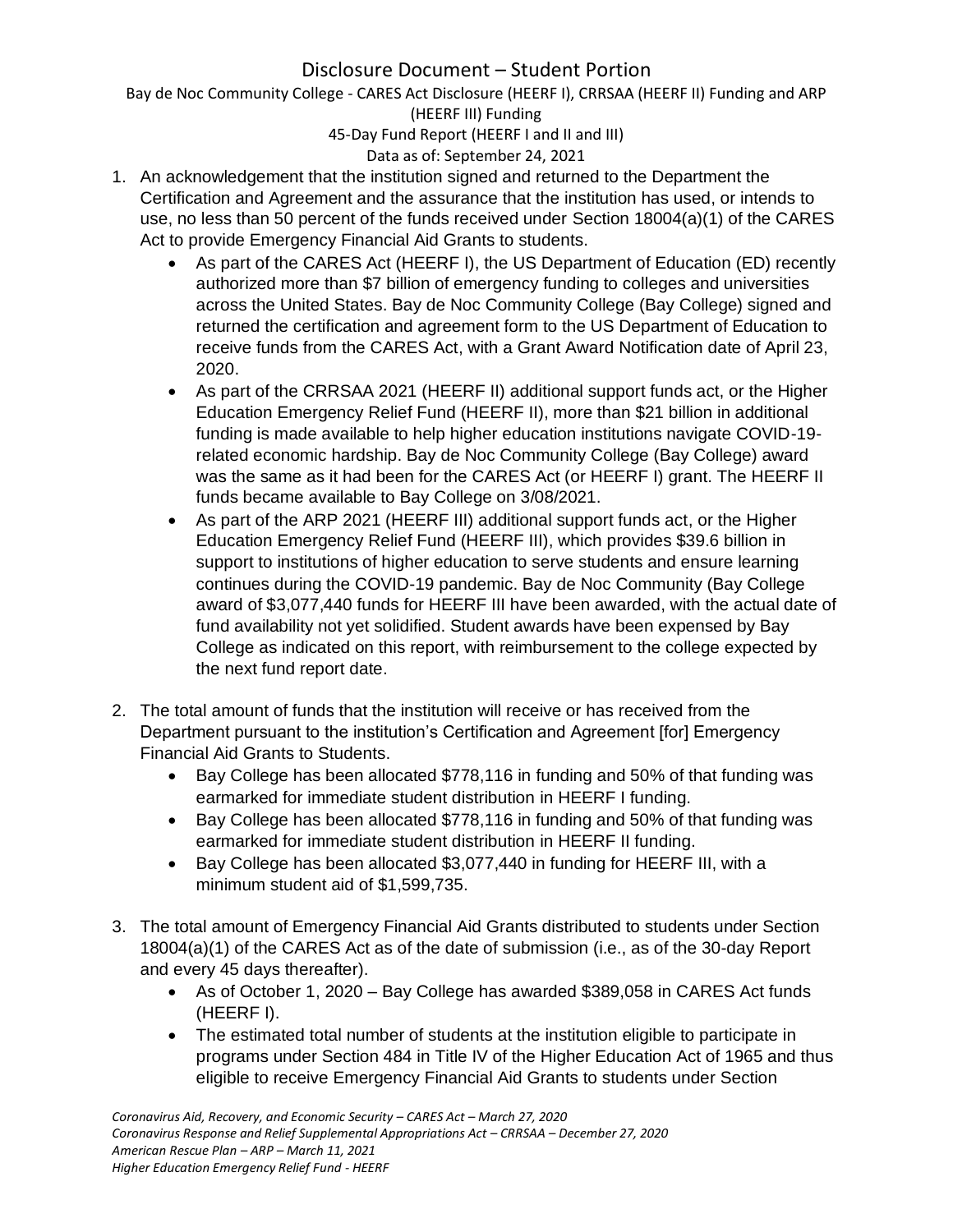Bay de Noc Community College - CARES Act Disclosure (HEERF I), CRRSAA (HEERF II) Funding and ARP (HEERF III) Funding

45-Day Fund Report (HEERF I and II and III)

## Data as of: September 24, 2021

18004(a)(1) of the CARES Act. During our assessment of student eligibility, we determined that 838 currently enrolled Bay College students met the criteria set by ED. The following metrics were used to determine student eligibility: currently enrolled students that meet Title IV aid eligibility.

- As of September 24, 2021 Bay College has awarded \$388,708 in CRRSAA Act funds (HEERF II).
- As of September 24, 2021 Bay College has awarded \$456,172 in ARP Act funds (HEERF III).
- 4. The total number of students who have received an Emergency Financial Aid Grant to students under Section 18004(a)(1) of the CARES Act.
	- As of the final reporting date, October 1, 2020, 488 students have been awarded funds through the CARES Act funding (HEERF I).
	- As of this reporting date, September 24, 2021, 716 students have been awarded funds through the CRRSAA Act funding (HEERF II).
	- As of this reporting date, September 24, 2021, 762 students have been awarded funds through the ARP Act funding (HEERF III).
- 5. Different methodology was used for the distribution of monies provided through the various grant cycles:
	- CARES Act (HEERF I):
		- i. The method(s) used by the institution to determine which students receive Emergency Financial Aid Grants and how much they would receive under Section 18004(a)(1) of the CARES (HEERF I) Act.
		- ii. Bay College set a limit of \$1,000 for CARES award per student.
		- iii. Students submit application indicating their expenses for technology, internet access, course materials, living expenses, childcare, housing, and other expense, along with being asked to explain how their family support may have been reduced and any financial impact to the student's Bay College enrollment.
		- iv. College financial aid office reviews applications continuously and verifies eligibility. Once determined eligible, awards are determined based on application submissions with total award determined based on expenses submitted up to the limit of \$1,000.
	- CRRSAA (HEERF II):
		- i. Students who are Federal Pell Grant eligible in the winter 2021 semester were prioritized by automatically awarding a HEERF II/CRRSAA grant. Students with a zero EFC were awarded \$550 and all other Federal Pell Grant eligible students were awarded \$500.
		- ii. After these initial awards were given, an application was opened to all other enrolled students with a FAFSA form on file.
		- iii. Students can only receive one award within the winter semester.
	- ARP (HEERF III):
		- i. For the Summer 2021 semester, HEERF III awards were based off a block grant.
			- 1. Students with a zero EFC received \$350
			- 2. Students with a Pell Eligible EFC (1-5711) received \$300
			- 3. Students with and EFC above Pell eligibility received \$250

*Coronavirus Aid, Recovery, and Economic Security – CARES Act – March 27, 2020 Coronavirus Response and Relief Supplemental Appropriations Act – CRRSAA – December 27, 2020 American Rescue Plan – ARP – March 11, 2021 Higher Education Emergency Relief Fund - HEERF*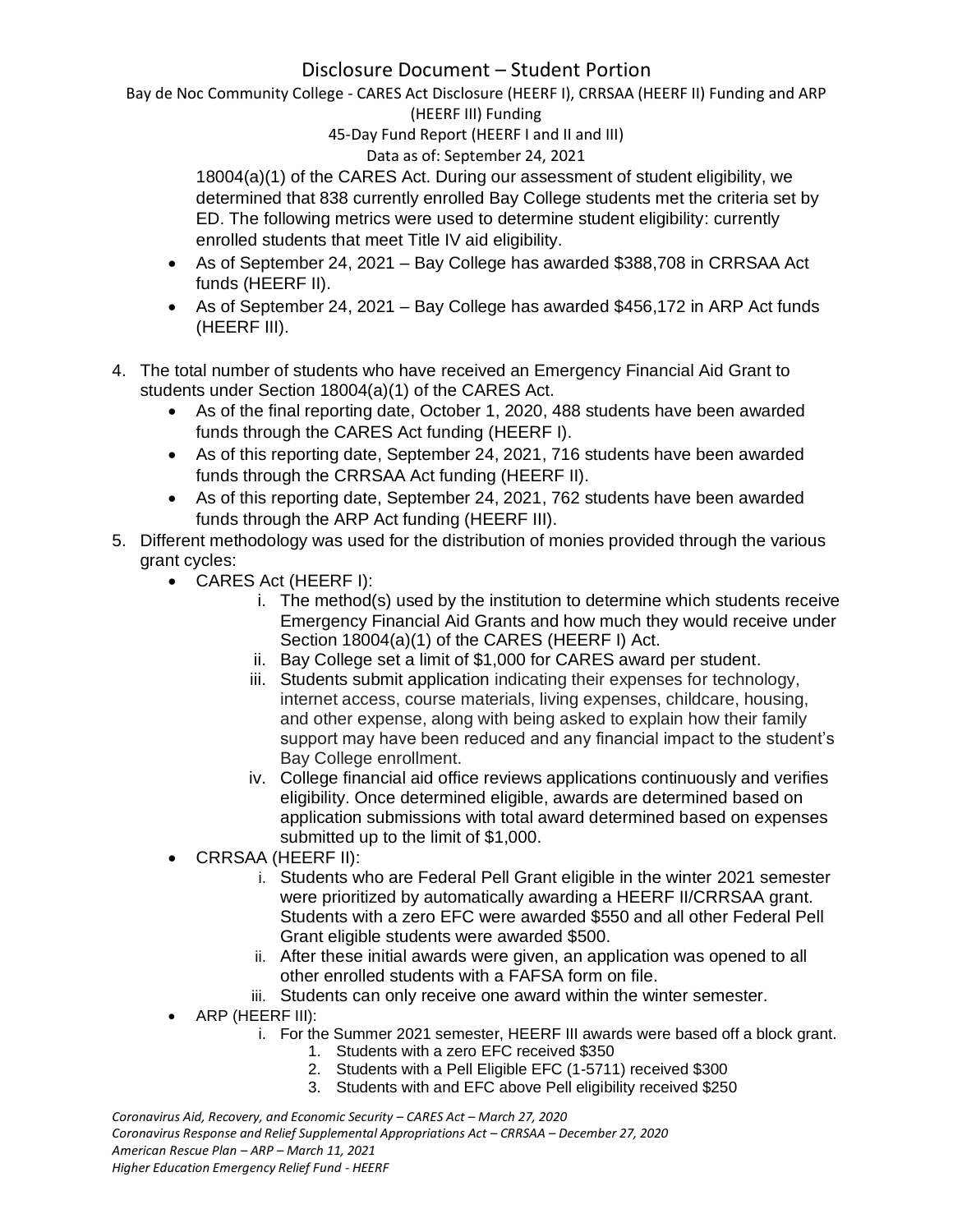Bay de Noc Community College - CARES Act Disclosure (HEERF I), CRRSAA (HEERF II) Funding and ARP

(HEERF III) Funding

45-Day Fund Report (HEERF I and II and III)

#### Data as of: September 24, 2021

- ii. For the fall 2021 semester, an application approach has been implemented to award student funds, with three award amounts determined by student data, with awards in the amount in the amount of \$510, \$610 and \$710 based as determined by the financial aid rules implemented for awarding of these funds.
- 6. Any instructions, directions, or guidance provided by the institution to students concerning the Emergency Financial Aid Grants.
	- Institution provided press release for all students and community that was published on the website and in the local media.

### *Bay College to Receive Funds from CARES Act*

*Bay College has been awarded, through the Congress approved CARES (Coronavirus Aid, Relief and Economic Security) Act, \$778,116 in relief funds to assist with costs linked to the significant impact due to the Coronavirus Pandemic.*

*One half of that amount (\$389,058) will provide emergency financial aid grants directly to Bay College students for authorized expenses related to the disruption of campus operations due to coronavirus. Students must meet qualification guidelines including have filed a Free Application for Federal Student Aid (FAFSA) and have eligibility for federal student aid.*

*Qualified current students who have been adversely impacted due to the COVID-19 pandemic can apply for emergency financial aid grants with the college. Such expenses could include food, housing, course materials, technology, health care, and child care. Students who qualify will be receiving a Bay College email communication about applying for these grant funds, and monies will be distributed on a first come, first serve basis. "Our mission is to help as many students as possible continue their studies with confidence and tools for success." quoted Travis Blume, VP of Student Services.*

*Students can complete the CARES Emergency Grant Form at [https://mybay.baycollege.edu/ICS/Current\\_Students/](https://mybay.baycollege.edu/ICS/Current_Students/) and can contact the Financial Aid office by phone at 906-217-4020 or Email [financialaid@baycollege.edu](mailto:financialaid@baycollege.edu) with any additional questions.*

*The remaining half of the relief funds are designated for institutional reimbursement of costs associated with significant changes to the delivery of instruction, which include transitioning from face-to-face classes to all online classes, due to the coronavirus. The funds will become available to Bay College on a reimbursement of costs basis and the expenses must be incurred before Bay College can receive the funds and disbursed within one year.*

*Bay College has been a leader in online education and is committed to moving forward serving students online summer semesters and presumably on campus and online in the Fall. Online Summer 1 classes begin May 18, Summer 2 starts June 29, and Fall 2020 classes start August 31. New students start by applying online at [www.baycollege.edu/apply.](http://www.baycollege.edu/apply)*